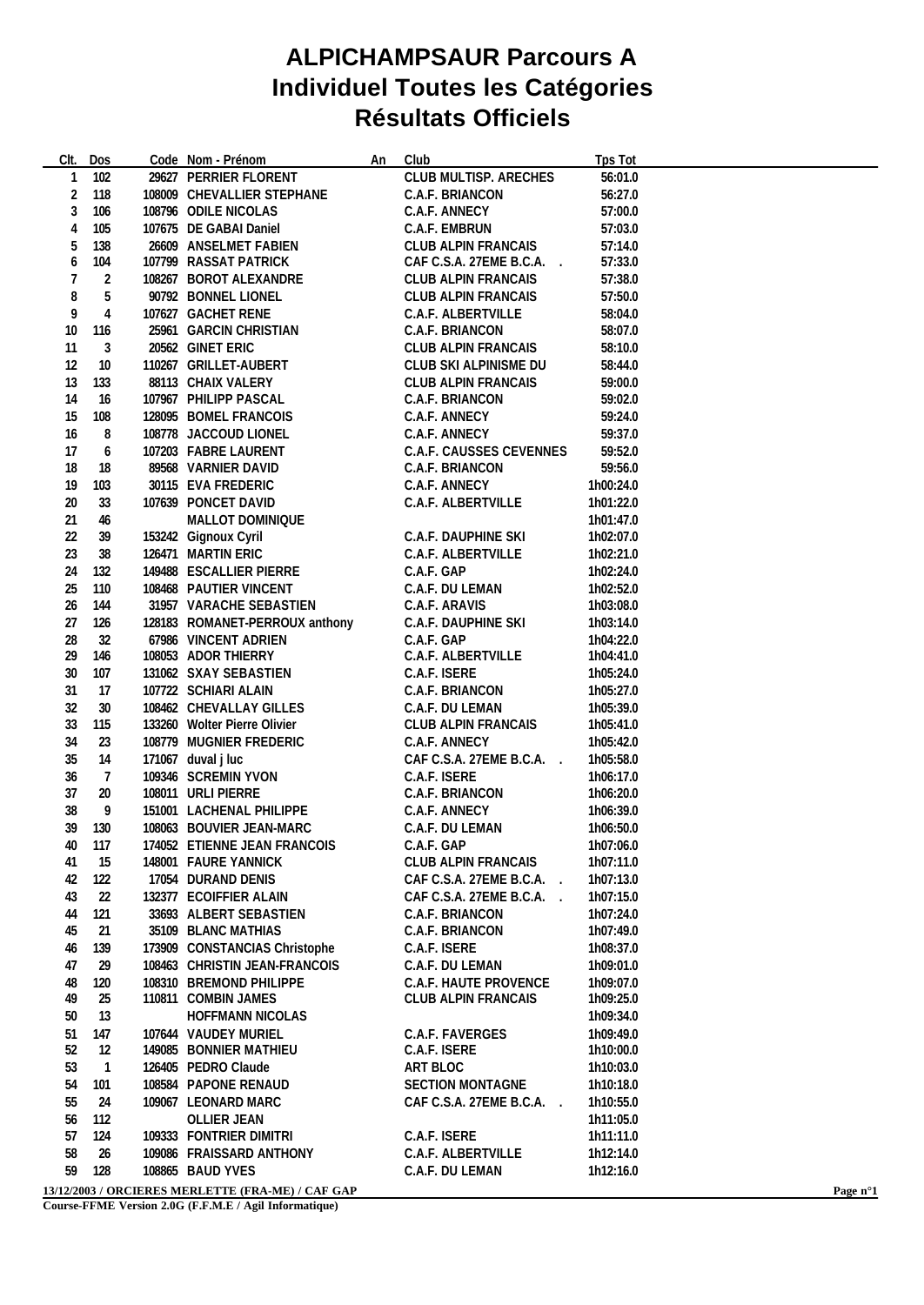| CIt. | <b>Dos</b> | Code Nom - Prénom         | An | Club                              | Tps Tot   |
|------|------------|---------------------------|----|-----------------------------------|-----------|
| 60   | 127        | 126104 Mottard Claude     |    | <b>CLUB ALPIN FRANCAIS</b>        | 1h12:19.0 |
| 61   | 28         | 108472 TROMBERT ALAIN     |    | <b>C.A.F. DU LEMAN</b>            | 1h12:27.0 |
| 62   | 123        | 108780 BOVAGNET PHILIPPE  |    | <b>C.A.F. ANNECY</b>              | 1h13:02.0 |
| 63   | 31         | 130972 ALLEMAND JEAN-PAUL |    | C.A.F. GAP                        | 1h13:40.0 |
| 64   | 47         | 145545 BARBIER Veronique  |    | C.A.F. DAUPHINE SKI               | 1h14:10.0 |
| 65   | 113        | <b>IRILLI JULIEN</b>      |    |                                   | 1h14:51.0 |
| 66   | 27         | 88114 DOMPNIER FREDERIC   |    | <b>CLUB ALPIN FRANCAIS</b>        | 1h15:29.0 |
| 67   | 114        | 73595 ARRIAGADA MICHEL    |    | CAF C.S.A. 27EME B.C.A.<br>$\sim$ | 1h15:46.0 |
| 68   | 129        | 174677 HOULBERT Cedric    |    | <b>C.A.F. DU LEMAN</b>            | 1h16:23.0 |
| 69   | 45         | 153431 MALAVOY VALENTINE  |    | <b>C.A.F. CAUSSES CEVENNES</b>    | 1h16:50.0 |
| 70   | 35         | 173272 DELB XAVIER        |    | C.A.F. GAP                        | 1h17:01.0 |
| 71   | 136        | 107966 PHILIPP CORINE     |    | <b>C.A.F. BRIANCON</b>            | 1h18:02.0 |
| 72   | 137        | 126799 PASTEUR SYLVIE     |    | C.A.F. ISERE                      | 1h18:10.0 |
| 73   | 36         | 107962 CHAMSON VALERIE    |    | <b>C.A.F. BRIANCON</b>            | 1h18:32.0 |
| 74   | 145        | 73546 LE RAY MARIE        |    |                                   | 1h18:55.0 |
| 75   | 41         | 128272 LAUGA ALICE        |    | <b>CLUB ALPIN FRANCAIS</b>        | 1h22:24.0 |
| 76   | 135        | 173798 GRIALOU SEBASTIEN  |    | C.A.F. GAP                        | 1h28:04.0 |
| 77   | 44         | <b>BERTUCCELI PATRICK</b> |    |                                   | 1h28:12.0 |
| 78   | 125        | 110810 PRAX JACQUES       |    | <b>CLUB ALPIN FRANCAIS</b>        | 1h29:32.0 |

**Le Délégué Technique**

 **( - )**